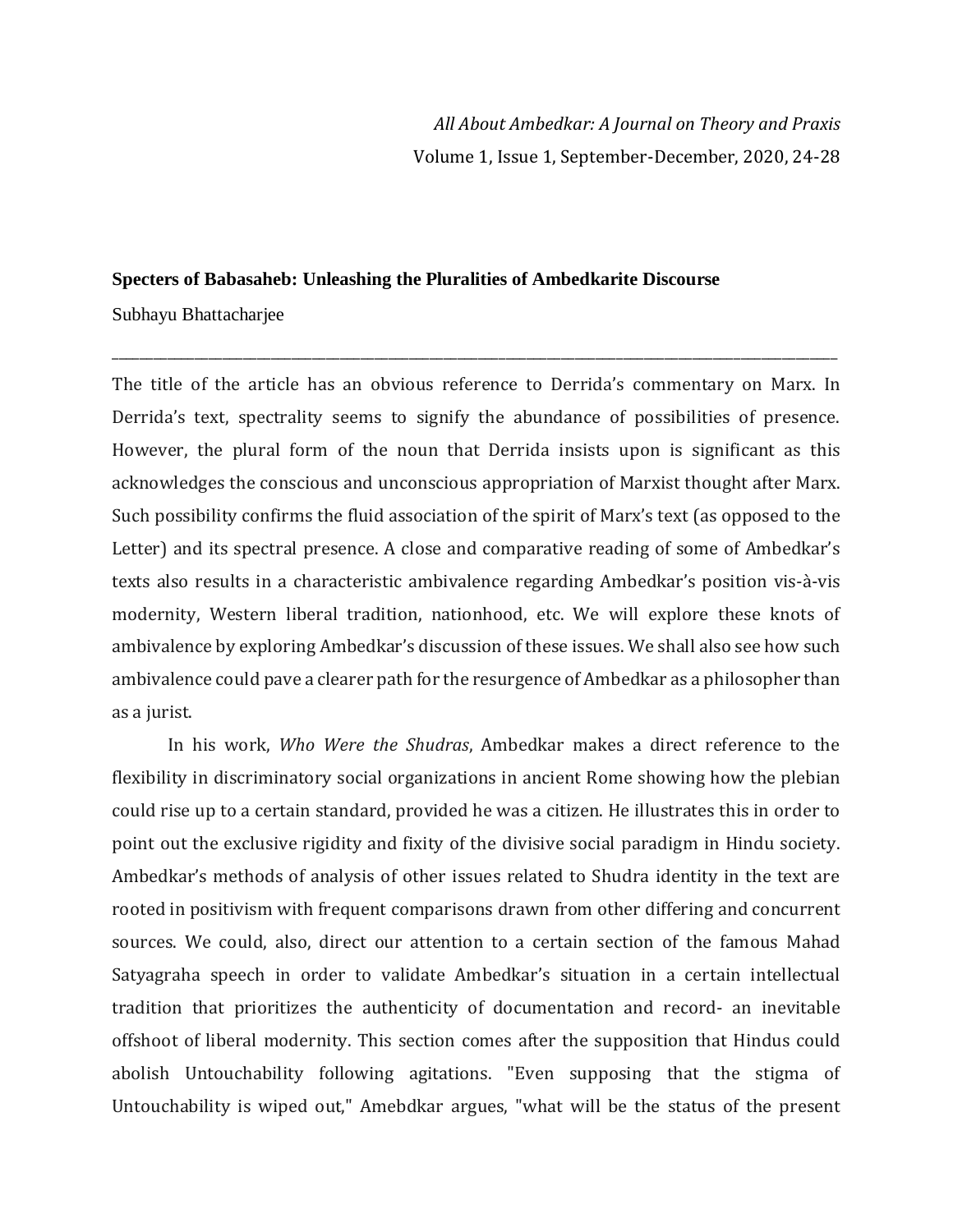Untouchables? At the most they will be treated as 'Shudras'. And what are the rights of the Shudras? The 'Smrities' treat them as mere zealots and the 'Smrities' are the guides of the caste Hindus in matters of gradations of the caste system" ("Mahad Satyagraha," 23). It is noteworthy how the aforesaid lines lay emphasis on the text of the 'Smrities' (interestingly, the literal and historical meaning of which is rooted in the oral tradition) in order to envisage the future of a social community. Despite these aspects of Ambedkar's work, one would only rush to a hasty conclusion if one were to uncritically regard Ambedkar's position to be aligned with either Utilitarianism (with respect to the privileging of Western history) or the liberal tradition (through the deployment of positivism and the primacy of the written Word).

In fact, Ambedkar's knowledge of the history of the military service of the Mahads makes it possible for us to assume that he was quite aware of the political interfaces of rationality. V. Longer has noted how local testimonies before 1857 had established the truthfulness and credibility of the testimonies of Mahads, thereby justifying their loyalty as soldiers, in addition to their military service in the Maratha army. Historians, such as Eleanor Zelliot, have noted how military service had provided the Mahads with an avenue for escape from traditional jobs and their induction to Western modernity. The introduction of the martial races theory, therefore, proved to be a blow for Mahads. This, in fact, created a rationale for justifying the 'Kshatriya' roots of the Mahads in order to validate their reinstatement. In 1895, a petition was submitted by Gopal Baba Walangkar, a retired military officer, which, in order to justify the Kshatriya lineage, stated: "The high caste people of the South are a progeny of Australian Semitic Anaryas and African negroes while the high caste people of the north are mixture of several castes…Several castes of foreign origin became high caste by giving up beef-eating" (White).

This was obviously remarkable because it signaled the ability of the Mahads to mimic the deployment of reason to validate an objective as pursued by British officials. This mode of argument to claim the position of the Kshatriya was to be later deployed by activists like Panchanan Burma. In *Who were the Shudras* Ambedkar too establishes the Shudra identity as derived from the Kshatriya caste, although the differences between his standpoints and other anti-caste activists mentioned establish another feature of Ambedkarite discourse as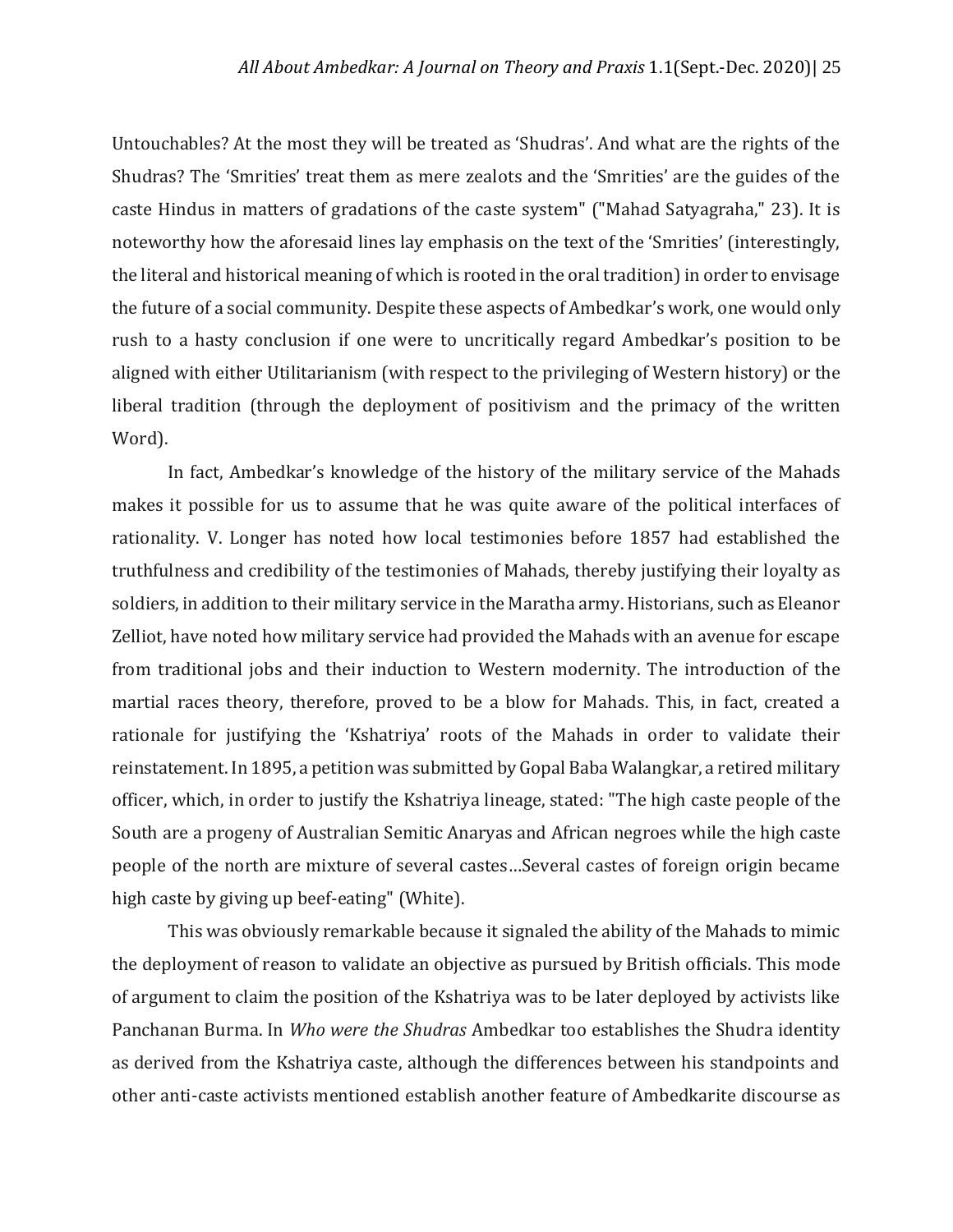being rooted in the liberal tradition while simultaneously rectifying its gaps. As Joya Chatterji points out, Panchanan Barma's ambiguity with respect to the caste question could be traced in his remarks on untouchability despite his propagation of the kshatriya ancestry of the Rajbangshis. Like the 1895 petition, these strategies were attempts to garner the political objective of communitarian progress.

In Ambedkar's case, however, the objective of an unblemished social contract surpasses any immediate political objective. In spite of establishing the theory of the original three varnas, and elucidating the Kshatriya origin of Shudras (a broader category than 'Rajbngshis'), the association with Buddhism predominates any solution to the caste question. This move connotes self-determination because of its negation of a system whose textual authority (the power of the Word) is exclusive in nature. In fact, the fulfillment of a contract can only rely on the equal position of determinacy of both parties instead of on petitions for inclusion that outline the existing hierarchies—both between the framers of the ordeal (upper caste) and the Shudra, and between the framers of the Law (British) and the Mahad. Thus, while acknowledging the relevance of the textual document and the legitimacy of the terms of social contract, Ambedkar's discourse shows the inapplicable nature of the contract without the fulfillment of certain conditions peculiar and exclusive to the colony (or the post-colony).One could even claim that such a gesture spells outthe true nature of*swaraj* in its applicability to the political position of a social group as a contracting party instead of an essentialist national metaphor.

However, this is not to suggest that the collective essence of the metaphor of the nation disappears altogether in Ambedkarite discourse. A large section of the text, *Who were the Shudras* is devoted to the negation of the foreign origin theory of the Aryans (contrasted even with the ideas put forth in the 1895 proposal)—an idea judiciously promoted by European anthropology and Sanskritology and uncritically advanced by thinkers such as V.D. Savarkar in *Hindutva: Who is a Hindu.* By further suggesting that the denigration (and even emergence) of the 'Shudra' varna was the result of a strategic exclusion by the framers of the texts following the Shudra threat to the Kshatriya valor, Ambedkar's text attributes the division of an originary unity to the upper caste alone while justifying the rationale for the Mahad military service. Any attempt made to suggest the Gandhian insistence on national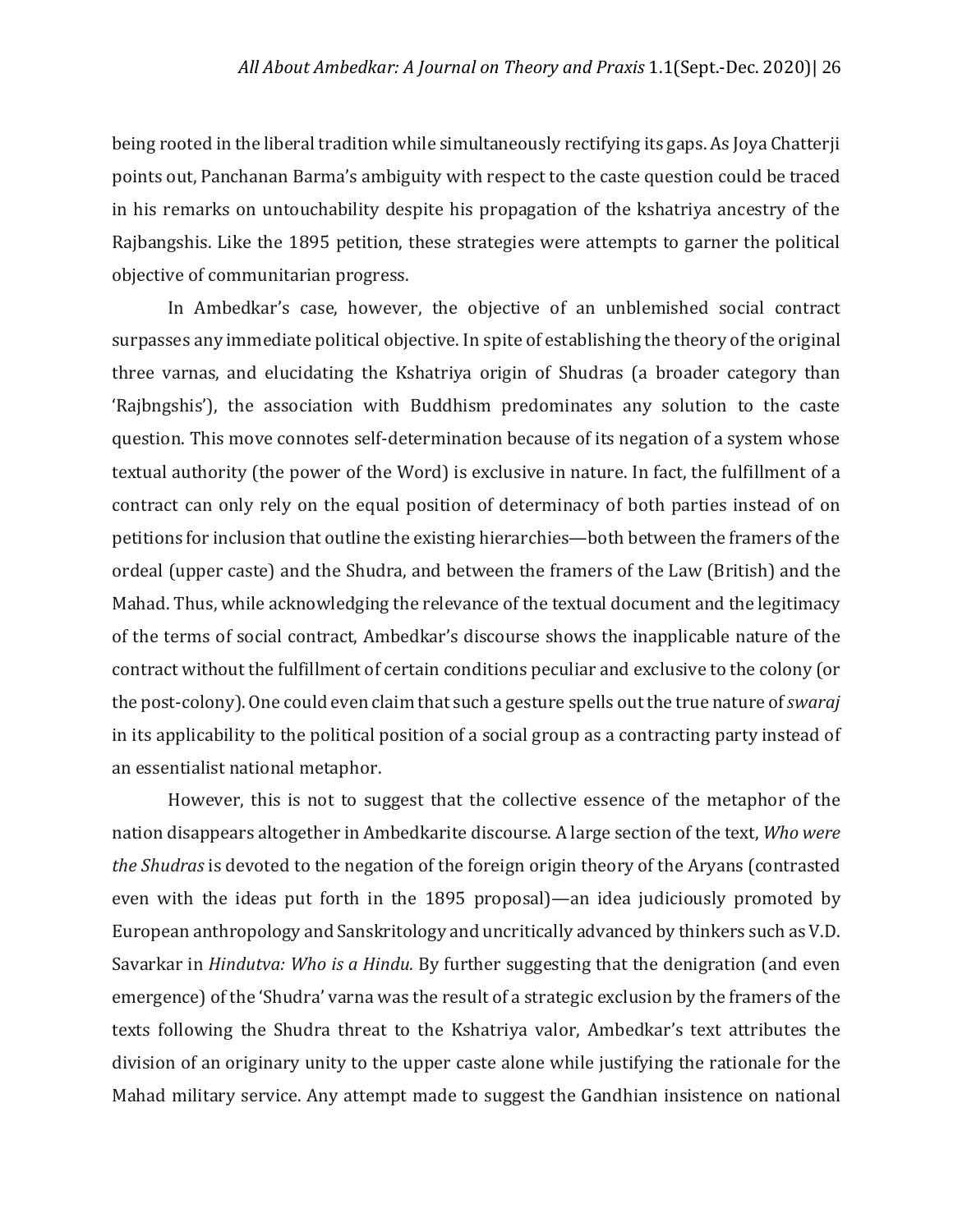unity citing his representative stance during the Round Table Conference as opposed to Ambedkar's as the leader of the depressed classes alone must take good note of this indication.

In his brilliantly argued piece on Ambedkar's intervention in Gandhian social philosophy ("Gandhism" as he calls it), Soumyobrata Chowdhury discerns Ambedkar's quarrel with the fact that Gandhian sense of social obligations to the lower caste is enshrined in the precept of a changeable norm (social action) in an unchangeable given (religion of which caste is an organ). As opposed to Gandhism's *anathema* (the inherent fissure in an otherwise impure totality like caste) Ambedkar insists on *anachronism* vis-à-vis caste, thus refuting the idea of a timeless totality but recognizing the historical possibility of changing the totality itself (and therefore *synchronizing* it with the historical present as reservations were meant to do). However, my observations here also point to another possibility in Ambedkar studies that will recognize a similar acknowledgement of a given transcendental value in Ambedkarite discourse (as in 'Gandhism')--namely, the social Will of the collective as an agency. It is transcendental because its manifestations and means of attainment can vary in accordance with the necessities of the contemporary circumstances, as we have seen earlier in the case of Ambedkar's own methodology. However, what remains at the root of such variations is the collective Will that fosters an authentic understanding of social contract in the Indian context.

Such a fluidity of connotation that characterizes Ambedkar's writings enables the perpetuity of further possibilities of research. This authenticates Ambedkar's emergence as a philosopher marked by a proliferation of interpretive possibility—some even intended to suture the ambivalence presented here if need be. It would neither be an exaggeration nor an appropriation to suggest that we need a 'Gandhian' Ambedkar, in the sense that the contemporary epistemic resurgence of Gandhi establishes the need for exploring the dynamism of signifiers such as *swaraj,satyagraha*, etc. The existence of such a possibility visà-vis Ambedkar is unfortunately blocked by the fixation on his legal, juridical or political identity ('leader of the Depressed Classes,' 'Father of the Indian Constitution', etc.) rather than the divergent dynamism that a reading of the philosopher Ambedkar offers.